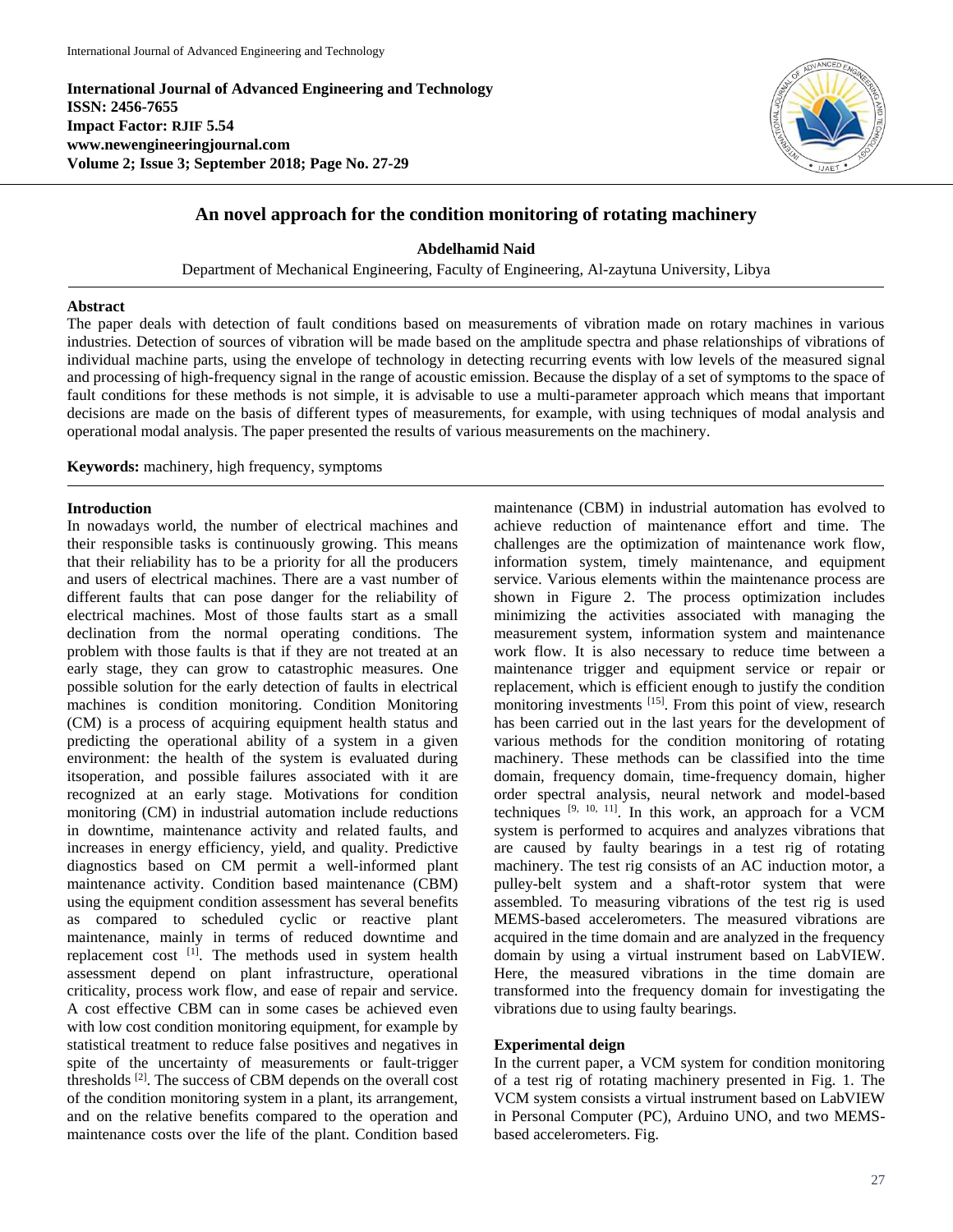

**Fig 1**

Block Diagram and Front Panels of the developed virtual instrument in this work are shown in Fig. 2. There are two Front Panels i.e. Front Panel of The Acquired Signals and Front Panel of The FFT Analyser.



Vibrations of the test rig are measured by using two microelectro-mechanical system (MEMS)-based accelerometers. These MEMS-based accelerometers are laid on both left and right supports of shaft-rotor system as shown in Fig. 3. MEMS-based accelerometers are used to measure vibrations of the test rig due to test bearings. There are four 6302-2RS PTM test bearings that are used in this experiment. All of the test bearings are ball bearings and have a number of balls,  $n =$ 7. MEMS-based accelerometers and Arduino UNO are connected to the virtual instrument. This experiment is conducted by varying the placement of test bearings

### **Result and discussion**

Vibrations of a test rig of rotating machinery that are measured at the left support of shaft-rotor system are shown in Fig. 4 and vibrations that are measured at the right support of shaft-rotor system are shown in Fig. 5.